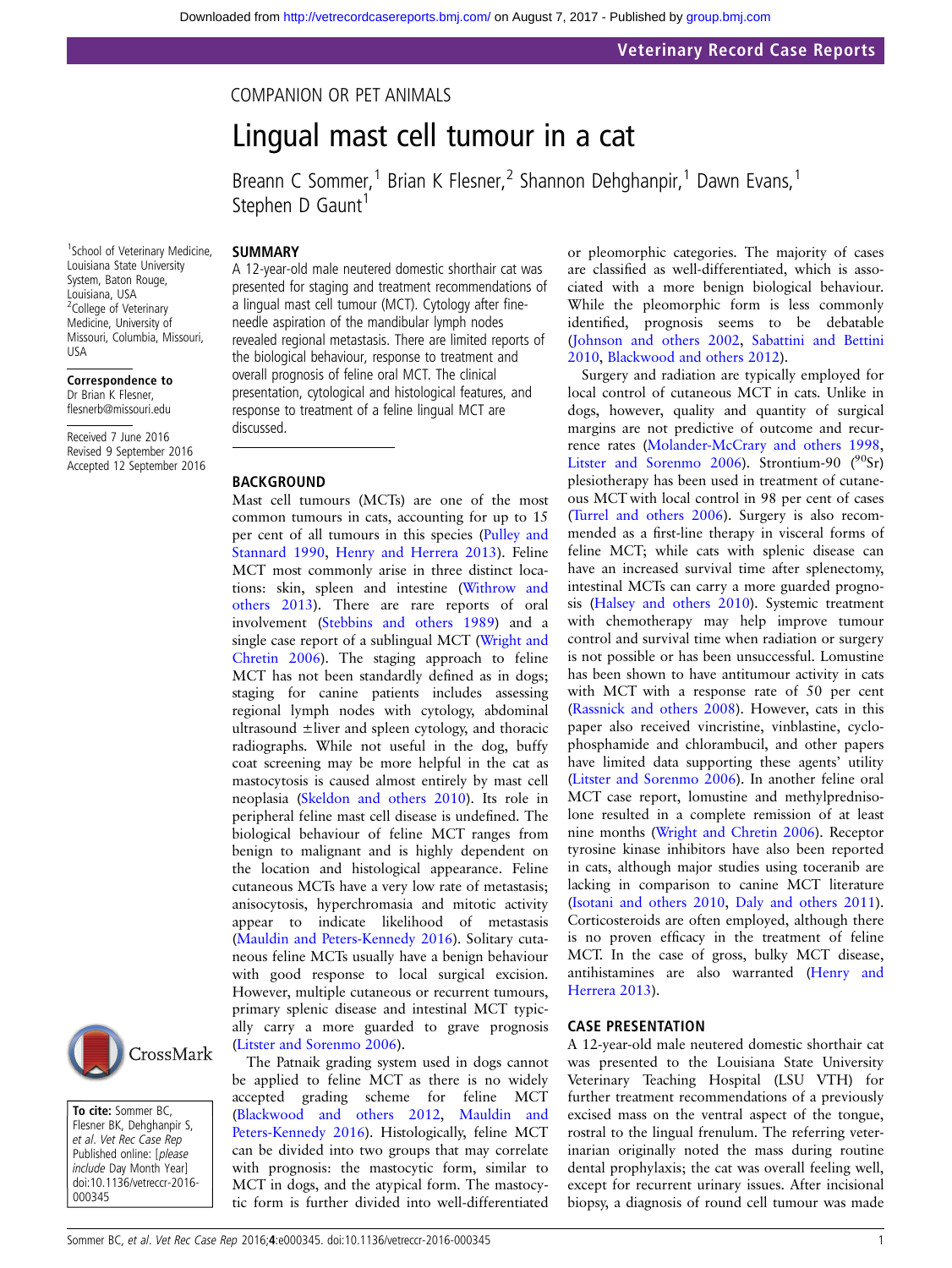### Veterinary Record Case Reports

based on histopathology. On routine H&E staining, the round cells had moderately abundant eosinophilic cytoplasm with frequent binucleated and multinucleated cells arranged in solid sheets and rows throughout the stroma. Differentials for the round cell tumour included plasmacytoma or pleomorphic MCT.

On referral to the LSU VTH, physical examination was unremarkable aside from a flat, approximately 3-mm ulcerated plaque on the right ventral aspect of the tongue (Fig 1). Staging tests performed included complete blood count, serum biochemistry, thoracic radiographs, abdominal ultrasound and fineneedle aspirate and cytology of the mandibular lymph nodes, liver, spleen and jejunal lymph nodes; the jejunal nodes were enlarged on abdominal ultrasound and easily accessible. LSU clinicians also requested a microscopic histopathology description with special stains. Buffy coat smear and bone marrow biopsy were not performed.

#### INVESTIGATIONS

Cytological evaluation of the fine-needle aspirates of both mandibular lymph nodes revealed an increased mast cell population (Fig 2). The mast cells were individualised to rarely in close association (3–4 cells) and exhibited moderate anisocytosis and anisokaryosis. Nuclei were round, variably located and ∼1–2 times the size of a red blood cell. Further nuclear morphology could not be assessed due to degree of granularity. These cells had a moderate amount of basophilic cytoplasm that contained many fine purple granules. Free purple granules, cytoplasmic fragments and lysed nuclei were in the background. The



FIG 1: Initial presentation at referral. Approximately 3-mm-diameter ulcerated mass on ventral surface of the tongue



FIG 2: Cytology of a fine-needle aspirate of the metastatic right mandibular lymph node. Wright-Giemsa, ×50 objective

cytological interpretation was consistent with metastatic mast cell disease; however, a reactive population could not be entirely excluded. Results of the other staging tests were unremarkable.

On further histopathological evaluation, the submitted lingual mass was non-encapsulated, poorly circumscribed and composed of round to polygonal cells arranged in dense sheets with small amounts of intervening/supporting collagenous stroma. Cell borders were usually distinct and cytoplasm was moderately abundant and eosinophilic to amphophilic with occasional fine granularity. Nuclei were round to oval with stippled chromatin and small inconspicuous nucleoli. A high percentage of cells were multinucleated giant cells with up to 15 nuclei per cell. Eosinophils were infrequently observed and mitotic figures were not observed in 10 high-power fields (Fig 3). The mass extended to several margins. Approximately 60 per cent of tumour cells had faintly positive metachromatic cytoplasmic granules with toluidine blue special stain (Fig 4). The final diagnosis was feline pleomorphic MCT.

#### DIFFERENTIAL DIAGNOSIS

MCTs are often distinguished from other round cell neoplasms including plasmacytoma, lymphoma, histiocytoma and transmissible venereal tumours by their cytoplasm loaded with coarse



FIG 3: Mast cell tumour with sheets of minimally granulated mast cells including multiple multinucleated giant cells (H&E stain;  $bar=100 \mu m)$ 



FIG 4: Positive red-purple granules in mast cells with toluidine blue special stain. Moderate (a) to faint (b) cytoplasmic metachromasia;  $bar=20 \mu m$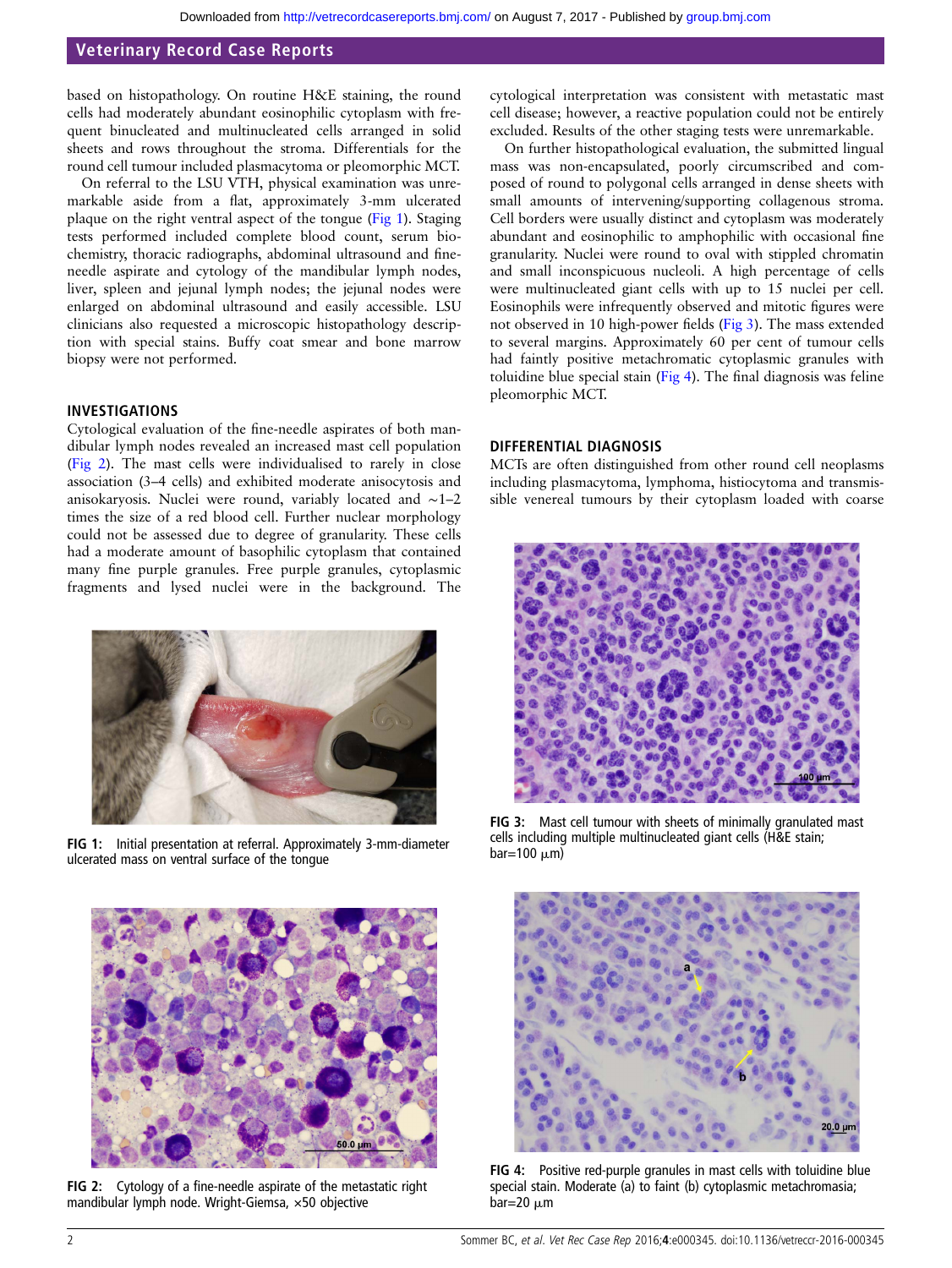<span id="page-2-0"></span>metachromic granules. However, as demonstrated in this case, occasionally mast cell granules do not stain well with routine stains. Therefore, the importance of applying special histological stains such as toluidine blue to identify mast cells by their redpurple cytoplasmic granules is highlighted (Wilcock and others 1986, Mauldin and Peters-Kennedy 2016).

#### TREATMENT

The patient received a single dose of 100 Gy of  $90$ Sr plesiotherapy following incomplete excision. The patient was started on prednisolone (1 mg/kg orally once daily) and chlorambucil (0.2 mg/kg orally every other day) with the intent of continuing treatment for at least six months after diagnosis if there was a good response to therapy. Chemotherapy was instituted due to the metastatic nature of the neoplasm; type of chemotherapy was agreed upon due to ease of the ease of administration (oral and at home) of chlorambucil.

#### OUTCOME AND FOLLOW-UP

Approximately two months following diagnosis, the patient was in remission and chlorambucil was discontinued due to an unrelated diagnosis of recurrent urethral obstruction. At least 11 months following diagnosis, there is no gross evidence of disease recurrence on the ventral lingual surface. However, repeat aspirates of the aforementioned metastatic lymph nodes again showed evidence of mast cell invasion; however, hepatic and splenic aspirates showed no evidence of disease. No further therapy has been instituted as the cat has continued to have ongoing urinary issues associated with its previous perineal urethrostomy surgery.

#### DISCUSSION

Complete staging for MCTs and other round cell tumours should always include aspiration and cytological evaluation of the regional draining lymph node, even if normal on palpation (Withrow and others 2013). In this case, the mandibular lymph nodes palpated normal yet cytological evaluation revealed regional metastatic disease.

Limited information regarding treatment and prognosis of oral MCTs in feline patients is available. In this case, there was evidence of regional metastasis suggesting a more malignant biological behaviour; yet following incomplete excisional biopsy, good local control was achieved with postoperative plesiotherapy. The value of chemotherapy in this patient is questionable as the treatment protocol was stopped after only two months duration. Chlorambucil and prednisolone may have had antitumour activity as the cat had no evidence of locoregional recurrence while receiving chemotherapy; chlorambucil was well tolerated at a dose of 0.2 mg/kg orally every other day. It is unclear to the authors whether continuing the chemotherapy protocol indefinitely would have prevented eventual nodal recurrence of disease.

Future retrospective and prospective studies evaluating feline oral MCT grade in conjunction with stage and response to therapy are needed. Indeed, the authors' ability to decipher the

response to chemotherapy and plesiotherapy in this patient was clouded by underlying disease. More information is needed about the true utility of chemotherapy in feline MCT patients.

Acknowledgements The authors thank Dr Candace Pagano for her assistance with the care of this patient.

Contributors BCS wrote the initial draft of this document and oversaw some of the cat's treatment. BKF oversaw treatment and made final edits to the case report. DE contributed to the histopathological evaluation. SDG and SD contributed to the cytological evaluation.

Competing interests None declared.

**Provenance and peer review** Not commissioned: externally peer reviewed.

Data sharing statement No additional data are available.

#### **REFERENCES**

- Blackwood L., Murphy S., Buracco P., De Vos J. P., De Fornel-Thibaud P., Hirschberger J., Kessler M., Pastor J., Ponce F., Savary-Bataille K., Argyle D. J. (2012) European consensus document on mast cell tumours in dogs and cats. [Veterinary and](http://dx.doi.org/10.1111/j.1476-5829.2012.00341.x) [Comparative Oncology](http://dx.doi.org/10.1111/j.1476-5829.2012.00341.x) 10, e1–e29
- Daly M., Sheppard S., Cohen N., Nabity M., Moussy A., Hermine O., Wilson H. (2011) Safety of masitinib mesylate in healthy cats. [Journal of Veterinary Internal Medicine](http://dx.doi.org/10.1111/j.1939-1676.2011.0687.x), 25, 297–302
- Halsey C. H., Powers B. E., Kamstock D. A. (2010) Feline intestinal sclerosing mast cell tumour: 50 cases (1997-2008). [Veterinary and Comparative Oncology](http://dx.doi.org/10.1111/j.1476-5829.2009.00206.x), 8, 72–9
- Henry C., Herrera C. (2013) Mast cell tumors in cats: clinical update and possible new treatment avenues. [Journal of Feline Medicine and Surgery](http://dx.doi.org/10.1177/1098612X12470343) 15, 41–47
- Isotani M., Yamada O., Lachowicz J. L., Tamura K., Yagihara H., Fujino Y., Ono K., Washizu T., Bonkobara M. (2010) Mutations in the fifth immunoglobulin-like domain of kit are common and potentially sensitive to imatinib mesylate in feline mast cell tumours. [British Journal of Haematology](http://dx.doi.org/10.1111/j.1365-2141.2009.07926.x) 148, 144–153
- Johnson T. O., Schulman F. Y., Lipscomb T. P., Yantis L. D. (2002) Histopathology and biologic behavior of pleomorphic cutaneous mast cell tumors in fifteen cats. [Veterinary](http://dx.doi.org/10.1354/vp.39-4-452) [Pathology](http://dx.doi.org/10.1354/vp.39-4-452), 39, 452–457
- Litster A. L., Sorenmo K. U. (2006) Characterisation of the signalment, clinical and survival characteristics of 41 cats with mast cell neoplasia. [Journal of Feline Medicine](http://dx.doi.org/10.1016/j.jfms.2005.12.005) [and Surgery](http://dx.doi.org/10.1016/j.jfms.2005.12.005), 8, 177–183
- Mauldin E. A., Peters-Kennedy J. (2016) Chapter 6 integumentary system A2 Maxie. In Jubb, Kennedy & Palmer's Pathology of Domestic Animals. 6th edn. Volume 1. Ed. M. Grant. W.B. Saunders
- Molander-Mccrary H., Henry C. J., Potter K., Tyler J. W., Buss M. S. (1998) Cutaneous mast cell tumors in cats: 32 cases (1991–1994). [Journal of the American Animal](http://dx.doi.org/10.5326/15473317-34-4-281) [Hospital Association](http://dx.doi.org/10.5326/15473317-34-4-281), 34, 281–284
- Pulley L. T., Stannard A. (1990) Tumors of the skin and soft tissues. Tumors in Domestic Animals, 3, 75–82
- Rassnick K. M., Williams L. E., Kristal O., Al-Sarraf R., Baez J. L., Zwahlen C. H., Dank G. (2008) Lomustine for treatment of mast cell tumors in cats: 38 cases (1999–2005). [Journal of the American Veterinary Medical Association](http://dx.doi.org/10.2460/javma.232.8.1200) 232, 1200–1205
- Sabattini S., Bettini G. (2010) Prognostic value of histologic and immunohistochemical features in feline cutaneous mast cell tumors. [Veterinary Pathology](http://dx.doi.org/10.1177/0300985810364509), 47, 643-53
- Skeldon N. C., Gerber K. L., Wilson R. J., Cunnington S. J. (2010) Mastocytaemia in cats: prevalence, detection and quantification methods, haematological associations and potential implications in 30 cats with mast cell tumours. [Journal of Feline Medicine and](http://dx.doi.org/10.1016/j.jfms.2010.08.003) [Surgery](http://dx.doi.org/10.1016/j.jfms.2010.08.003), 12, 960–966
- Stebbins K. E., Morse C. C., Goldschmidt M. H. (1989) Feline oral neoplasia: a ten-year survey. [Veterinary Pathology](http://dx.doi.org/10.1177/030098588902600204), 26, 121-128
- Turrel J. M., Farrelly J., Page R. L., Mcentee M. C. (2006) Evaluation of strontium 90 irradiation in treatment of cutaneous mast cell tumors in cats: 35 cases (1992-2002). [Journal of the American Veterinary Medical Association](http://dx.doi.org/10.2460/javma.228.6.898) 228, 898–901
- Wilcock B. P., Yager J. A., Zink M. C. (1986) The morphology and behavior of feline cutaneous mastocytomas. [Veterinary Pathology](http://dx.doi.org/10.1177/030098588602300411), 23, 320–324
- Withrow S. J., Vail D. M., Page R. L. (2013) Withrow & MacEwen's Small Animal Clinical Oncology, St. Louis: Elsevier Saunders
- Wright Z. M., Chretin J. D. (2006) Diagnosis and treatment of a feline oral mast cell tumor. [Journal of Feline Medicine and Surgery](http://dx.doi.org/10.1016/j.jfms.2006.01.007) 8, 285-289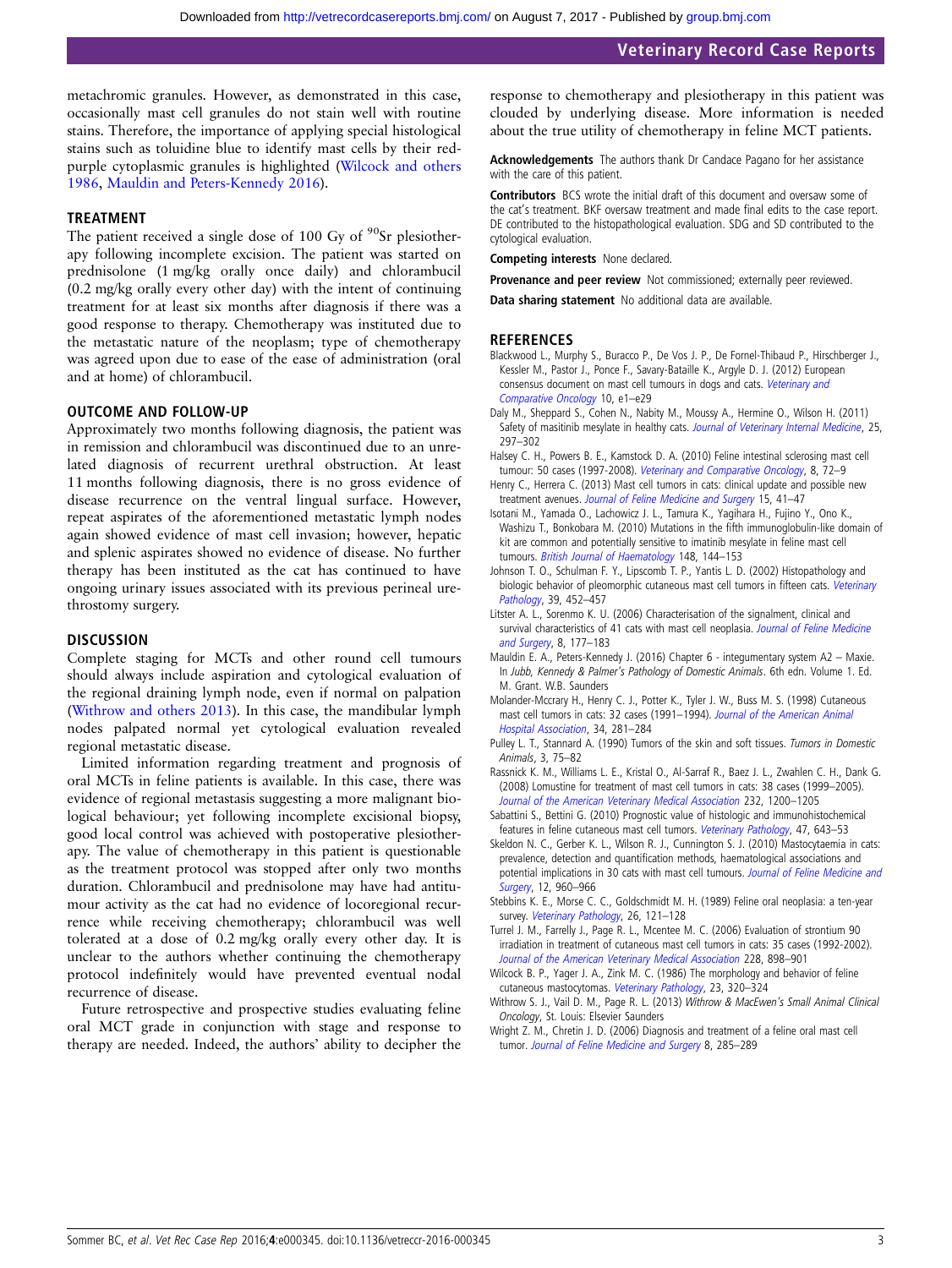## Veterinary Record Case Reports

Copyright 2016 British Veterinary Association. All rights reserved. For permission to reuse any of this content visit http://group.bmj.com/group/rights-licensing/permissions.

Veterinary Record Case Reports subscribers may re-use this article for personal use and teaching without any further permission.

Become a Veterinary Record Case Reports subscriber today and you can:

- ▸ Submit as many cases as you like
- ▸ Enjoy fast sympathetic peer review and rapid publication of accepted articles
- ▸ Access all the published articles
- ▸ Re-use any of the published material for personal use and teaching without further permission

For information on Institutional subscriptions contact consortia@bmj.com

Visit vetrecordcasereports.bvapublications.com for more articles like this and to become a subscriber